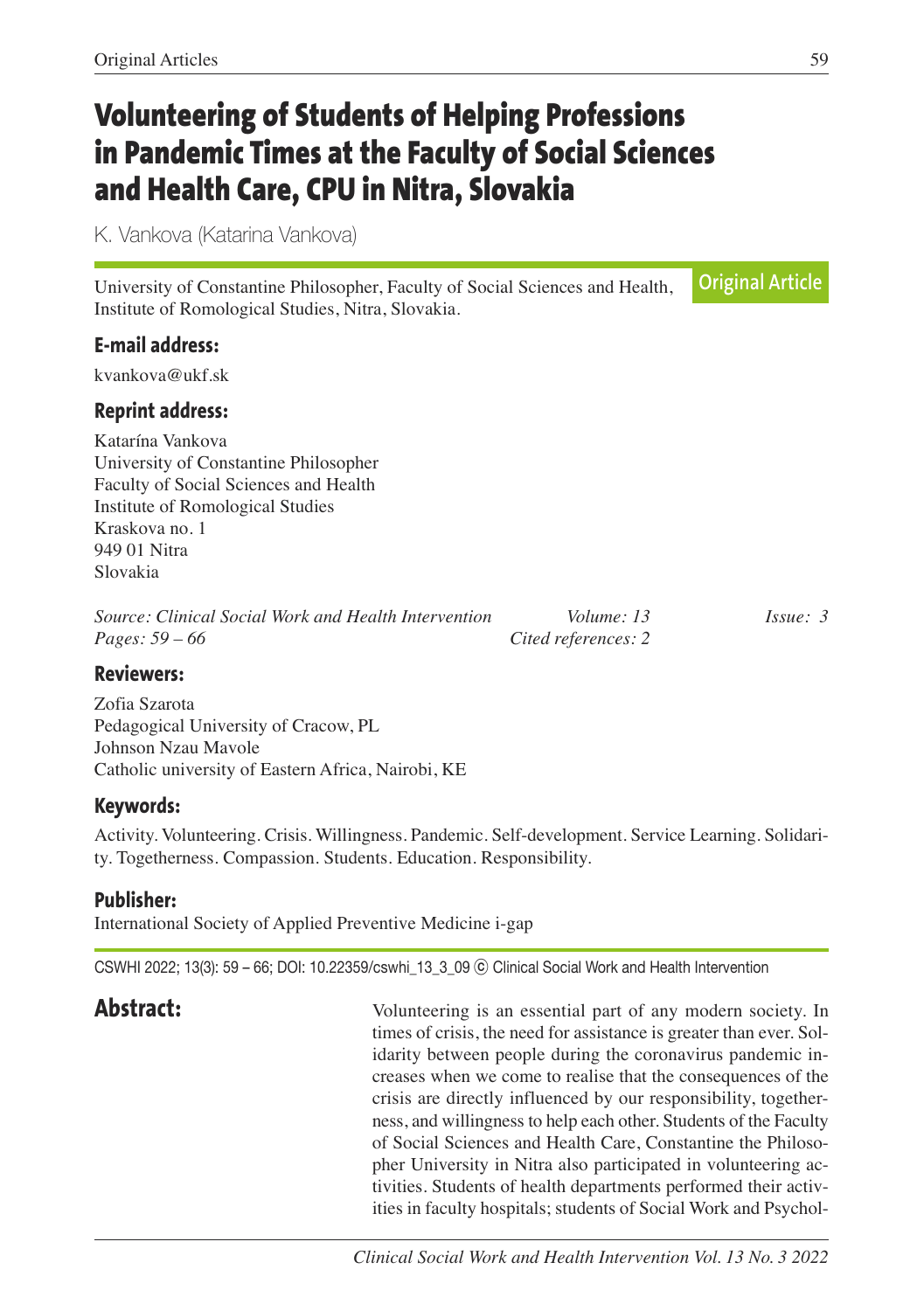ogy performed their activities in social services facilities, centers for families with children, community centers, hospices, civic associations, and wherever assistance was needed. Students learned how, where, when, and to whom to lend a helping hand in the subject Service Learning. Service Learning is a way of teaching and learning in which theoretical training is linked to the acquisition of practical experience. The added value of service learning is that in addition to one's own development, it allows helping others in their natural environment through a created activity. Service Learning activities respond to the needs of education (schools), practice (organizations) and selfdevelopment (students).

## **Introduction**

The word *volunteering* originates in the Latin word *voluntarius,* which means voluntary; also, Italian *volonteroso* means willing, aspiring, enthusiastic. In the past, *charity* dominated; it referred to various activities motivated by love for a neighbor and an effort to help a human, humanity, the world, etc.; it was simply an act of good for the benefit of others who had no close family ties with a person. In this context, we can also mention the word close to volunteering, and it is *altruism.* **Altruism** is a system of a person's value orientations such as thinking, feeling, dealing, desire to help others without expecting financial or other compensation. It is about dedication as a characteristic feature, an attitude that puts the benefit of others above their own interests manifested by practical action. In altruism, it is the selfless nature of interpersonal relationships, love for the well-being of others, manifested in thinking, feeling, and acting that consider other people. The concept of altruism was introduced by A. Comte.

**One** of the more modern forms of assistance is *philanthropy*, which seeks to solve society's problems by promoting education and innovation and developing people's abilities to be able to help themselves and not be reliant on alms. It seeks to support people's abilities to help them start a process that will help them have a better quality of life. Ideally, it seeks to selectively solve society's problems so that they are fairer and better.

**At present, we encounter** concepts such as *prosocial behavior*, which is characterized by acts and deeds performed in favor of another person without expecting any reward (material or financial) or social consent. Such acts of conduct have the character of providing selfless assistance where no reward or reciprocation of assistance is expected in the future.

Furthermore, we draw attention to a significant and indispensable activity in *charity*, a more traditional combination of selfless assistance and charity, emphasizing helping a neighbor and helping people in need. In common perception, it seeks to alleviate immediate suffering, misery, and distress of people. It is charitable assistance to people, especially the old, the sick, the poor, the abandoned, and all those who cannot help themselves in their situation.

Volunteering is an activity performed for the benefit of others by free choice in free time and without any right to reward. In Slovakia, everyone can volunteer in various fields, such as: social fields; humanitarian and human rights organizations; cultural areas; environmental protection; sports; education activities. In Slovakia, the legislation and status of a volunteer, and legal relations in the exercise of volunteering activities are regulated by the Act No. 406/2011 Coll. on volunteering and on amendments to certain laws.

We draw attention to the European Parliament's report on the contribution of volunteering to economic and social cohesion, stating that volunteering:

- *represents an economic benefit* (according to the UN estimates, the economic benefit of nonprofit institutions represents 5% of GDP on average, while even a slight estimate of the time devoted to volunteering represents more than a quarter of this value),
- *is an important driver of the development of civil society and strengthening of solidarity*,
- *has a high level of added value*: for each Euro invested by organizations in support of volun-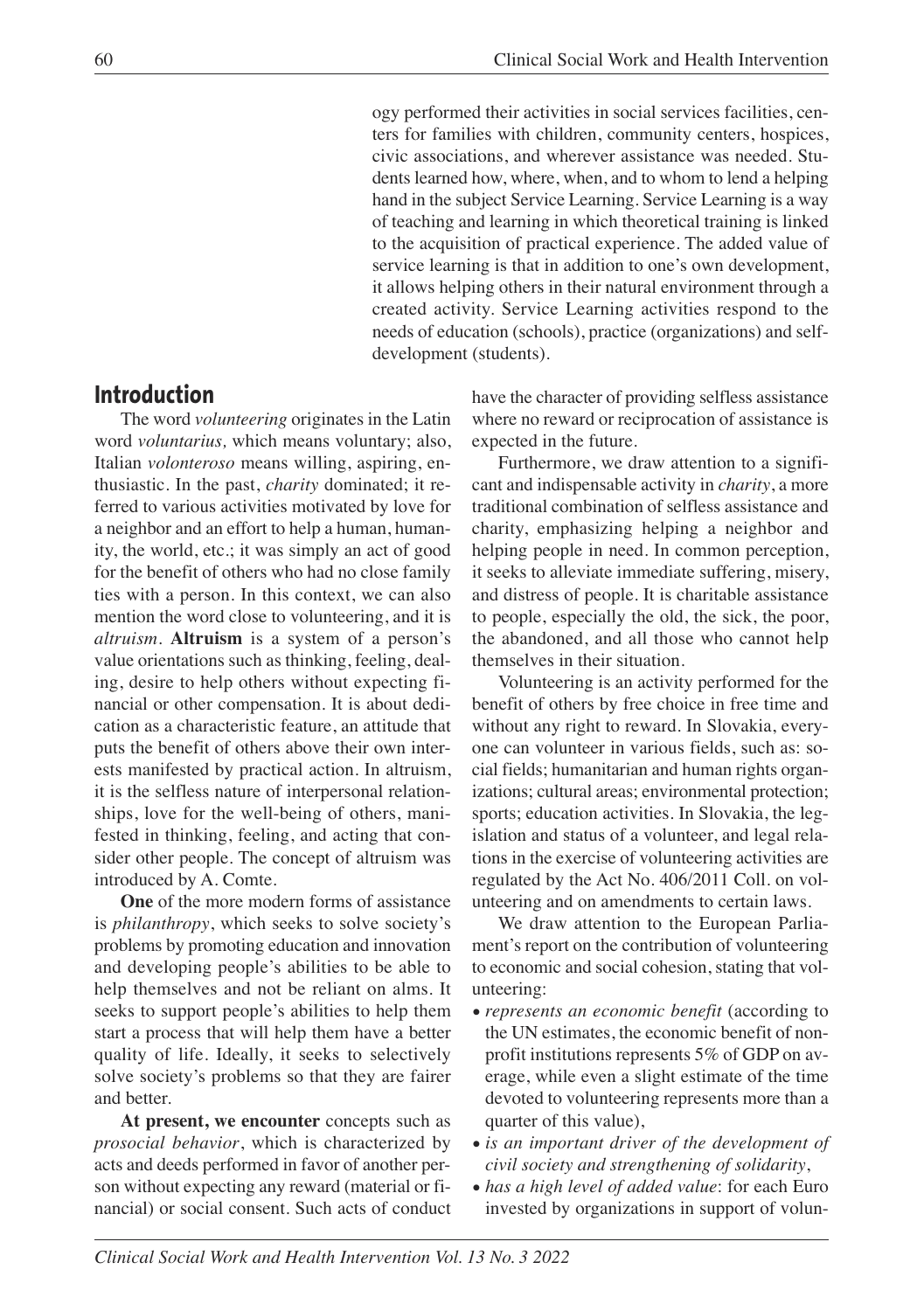teers, an average of 3 to 8 Euros have returned to them,

- is extremely *important for the development of social capital*,
- *can lead to significant savings in public services*,
- *is beneficial for the personal and social development of volunteers* and has a positive impact in a community, for example on interpersonal relationships,
- *leads to the direct involvement of citizens in local development* and, thus, can play an important role in promoting civil society and democracy, and
- can have a positive impact on human health and all age groups can benefit from this positive impact and can help prevent physical and mental illnesses.

The Office of the Plenipotentiary of the Government of the Slovak Republic for the Development of Civil Society, together with the representatives of relevant Departments of the Ministry of Education, Science, Research and Sport of the Slovak Republic and its contributory and budgetary organizations; non-governmental non-profit organizations; primary and secondary schools and academia is part of the working group for the purpose of creating the *Concept Paper on Children and Youth Volunteering Training and Education*. The main objective of the concept is *to integrate volunteering education and training in both formal and informal education at all levels of education.*

Volunteers are people with big hearts who do not hesitate to help wherever they are needed. They are one of the main pillars of selfless assistance and participate in all the necessary activities. They are specially trained for individual activities. Volunteers are those who make us manage to do great things. We are grateful that there are still many people, young people among students, who opt for this selfless and amazing way of life volunteering is.

## **Basic information on the course of volunteering at the Faculty of Social Sciences and Health Care, CPU in Nitra**

#### **Students as volunteers in practice**

Volunteers are an integral part in our country, especially in crisis situations such as the pandemic caused by Covid 19 lasting since 2020. Students – young people in helping professions provide their free time, energy, experience, skills, and empathy. Our volunteers are also crucial in building trust with communities. Through their work and engagement, they improve the quality of life of others while growing personally and gaining life experience.

*When the Earth stopped in March 2020, there was silence – traffic was suspended, movement of people was restricted, working from home was initiated, and distance learning was established.*

#### **The pandemic has affected every person in our society.**

#### **It is time we ask ourselves about the negative and positive effects of Covid 19.**

#### *Negative effects of Covid 19:*

- it has limited our freedom in social contacts,
- it has caused a lack of movement,
- it has weakened mental health,
- it has caused fear, fear of proximity, suspiciousness, denunciation, distrust, criticism, dissatisfaction, etc.,
- some people have lost their jobs, entrepreneurs have had to close their businesses, family crises (breakups), and
- in many cases, it has caused the loss of loved ones, friends, acquaintances, etc.

#### *Positive effects of Covid 19:*

People started to have more time for themselves and for their loved ones. There have been major changes in attitudes towards LIFE itself.

- strengthening family ties,
- becoming aware of the importance of each of us (isolated neighbors, homeless people, socially disadvantaged families, and all living on this planet...),
- we have learned to face changes in all areas of life,
- we have learned responsibility towards ourselves and others, more acts of kindness,
- more space for self-education, various hobbies, etc., and
- we have showed and learned more compassion, empathy, love, unconditional help – which resulted in more action in volunteering activities.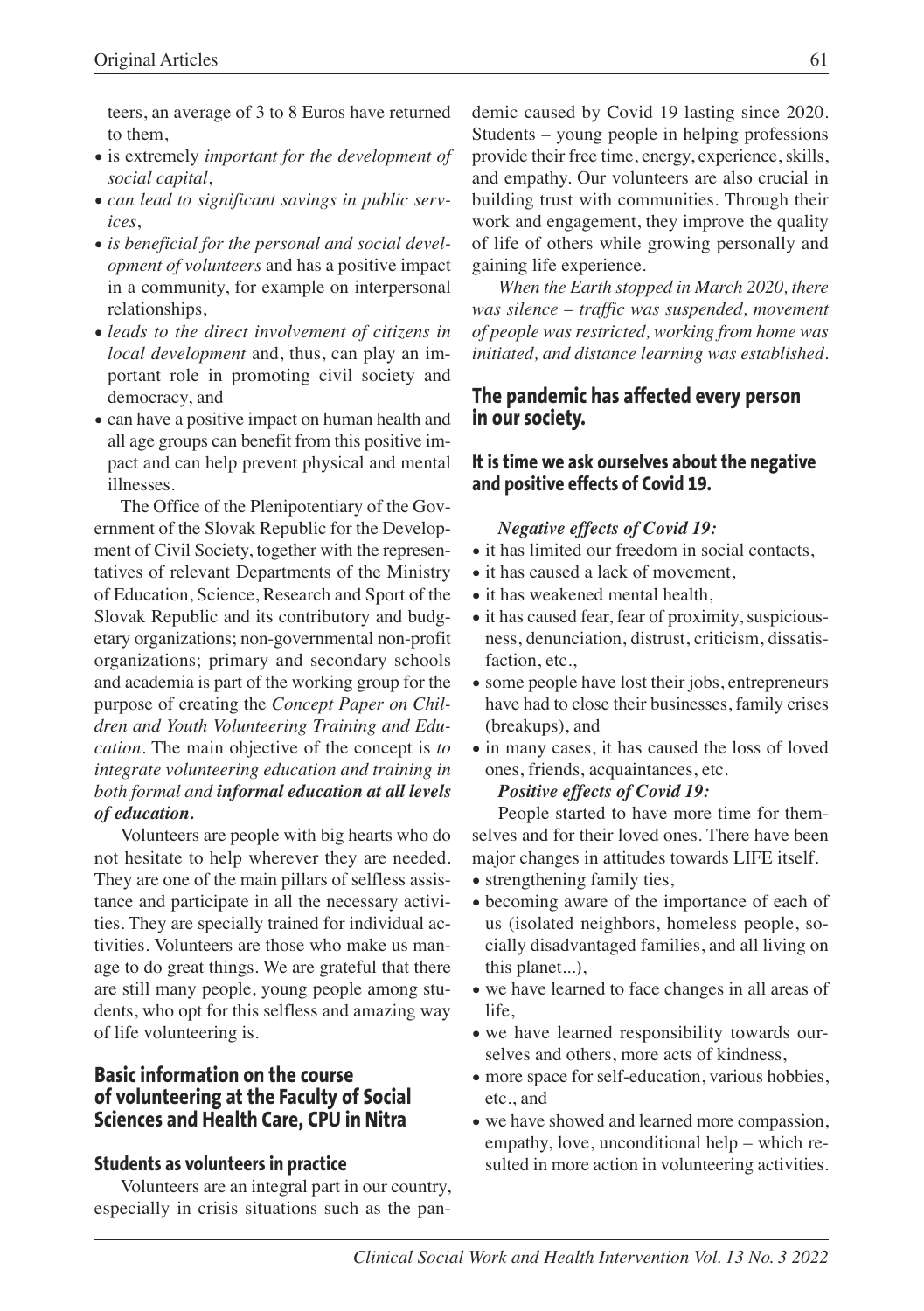## **Objective and methods**

The main objective was to map volunteering activities at the Faculty of Social Sciences and Health Care, CPU in Nitra, to determine the sequence of steps in incorporating volunteering into the curriculum of Social Work and Psychology – to create a plan, and to indicate possible risks in the implementation of volunteering activities and their elimination.

In social science, 2 basic approaches to research are defined: quantitative and qualitative. We have chosen the qualitative approach which requires: a very good orientation in the problem; more time and patience in data collection, and especially in its analysis, and evaluation and interpretation. To carry out the qualitative survey, we used: mapping; education; exploration of various possibilities and selection of the most suitable one; comparison; observation; interviews and counseling in the creation and implementation of service-learning projects in focus groups; evaluation; description.

We decided to use the qualitative approach for the following reasons: its exploration and inductive nature; it seeks a more thorough view of the studied issues; understanding and orientation; it reveals new facts; creates space for new possibilities of action; takes into account an holistic approach; works above all with words; requires empathy; and also an individual approach; prefers understanding in uniqueness; the information is subjective; and investigation of the problem is in-depth.

The sampling was purposeful; the sample consisted of students of Social Work and Psychology of the Faculty of Social Sciences and Health Care, CPU in Nitra, all years of Bachelor's and Master's Studies (NB: because it is an optional specific subject; it is chosen only by students who have an eminent interest).

#### **Implementation of the objective:** *The first step was to map volunteering activities:*

**Beginnings of volunteering at the Institute of Romology Studies, Faculty of Social Sciences and Health Care, Constantine the Philosopher University in Nitra**

In 2013, the Institute of Romology Studies started to organize collections with the help of students of Social Work and Social Services.

*The following were collected:* clothing,

footwear, school supplies, hygiene supplies, nonperishable foods, blankets and duvets.

*For whom they were intended:* community centers, crisis centers, maternity centers, social services facilities, and centers for families with children.

Wherever assistance was needed as part of an agreement between facilities and students: for example, students produced their own products on their own initiative: organized a Christmas punch and cabbage soup fair; baked cookies; used voluntary donations they received to buy thick socks for homeless people in the streets and shelters, etc.; school supplies for children from centers for families with children, community centers, socially disadvantaged families, etc.

#### **Current state of volunteering at the Faculty of Social Sciences and Health Care**

We wanted students who participated in volunteering activities to receive certain benefit in their own studies too. We decided to offer students an optional three-credit subject.

### *The second step of the survey plan was to get more information in learning – how to be a good volunteer, and management in this area:*

To do this, it was necessary to train an educator who would pass on the acquired knowledge on the issue. PhDr. Katarina Vankova, PhD. acquired the necessary knowledge to create an optional subject (completion of the educator's course: Service Learning Teacher Training, UMB Banska Bystrica by doc. PhDr. Alzbeta Brozmanova Gregorova, PhD., in 2019), and with support of the management of the Faculty of Social Sciences and Health Care, the Dean Doc. PhDr. Rastislav Rosinsky, PhD., and approved by the Scientific Board, Service Learning 1 and Service Learning 2, as optional three-credit subjects, were included in the curriculum. Thus, we all who are selflessly keen to help joined together.

*The third step of the survey plan was the development of the optional subjects Service Learning 1 and 2, which includes: how teaching will be carried out; who and where will provide consultations on the subject; recommended literature; specific subject syllabi; finally, assessment requirements:*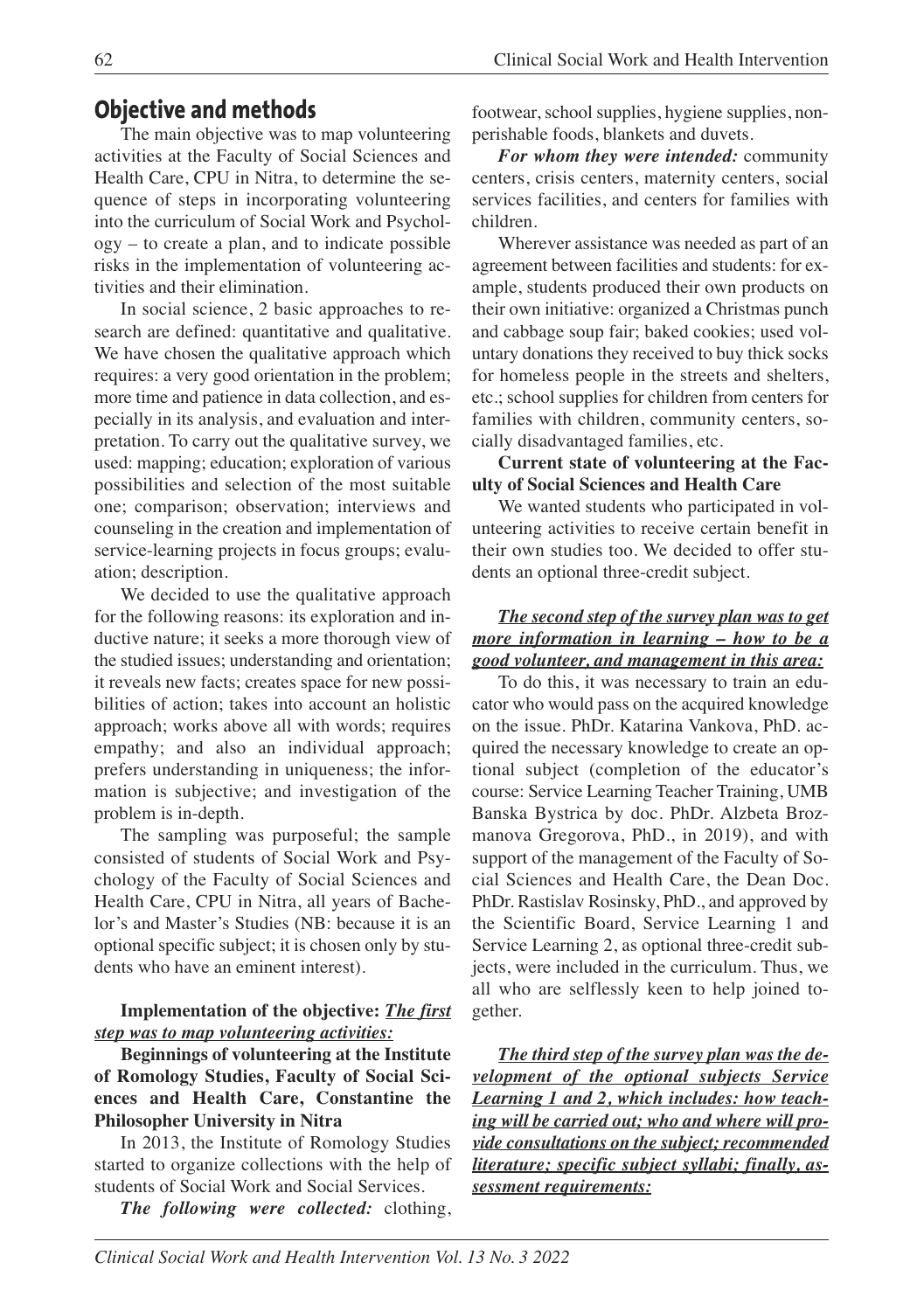### **How to be a good volunteer – we teach in Service Learning 1**

Students'interest in the optional subject Service Learning is great which can be seen in the number of students enrolled at the time of the pandemic:

- Winter semester:  $2020/2021 36$  students,
- Summer semester:  $2020/2021 65$  students,
- Winter semester:  $2021/2022 93$  students.

Composition of students by departments, institutes, of all years:

- Department of Social Work,
- Institute of Romology Studies,
- Department of Psychology.

We believe that the number of students interested in the optional subject will increase every year. It should be remembered that at the Faculty of Social Sciences and Health Care, CPU in Nitra, we have students who study nursing, and clinical disciplines and emergency medicine – they perform their activities in hospitals and wherever medical assistance is needed; they are part of teams that perform important tasks in the first line of health care provision.

*The fourth step was creation of the optional subjects and their inclusion in the curriculum:*

#### **SERVICE LEARNING**

is learning to professionally provide an adequately necessary and beneficial service in the form of various activities processed into a project for a particular community.

*In Service Learning 1, we provide students with knowledge* (13-week semester) on:

basic information about service learning; target groups; team formation and team cooperation important data about partner organizations and characteristics of their clients; and we draw attention to the *Volunteer Code of Ethics*, the importance of mapping and evaluating the needs of communities and their analysis. We emphasize the relationship between service-learning needs and strategies, and we teach their planning, budgeting, fundraising, promotion, and evaluation of a service-learning activity. Teaching also includes effective communication focused on resolving possible conflicts. Students are informed about possible risks and their elimination in the implementation of service-learning activities in the field, as well as the examples of good practice in the implementation of volunteering activities. The outcome is the development and presentation of their own volunteering activity project for which students receive 3 credits. But more importantly, they acquire deep theoretical knowledge through teaching which they can verify in practice in the next semester when implementing their project in a selected facility.

*In Service learning 2,* the service-learning project implementation is performed in the following semester (13-week semester). The outcome is the project implementation in the field, the provision of documentation, promotion, and treated photo gallery; students get three credits for the outcome, but basically, they gain more – they gain precious experience that moves them on their life path further.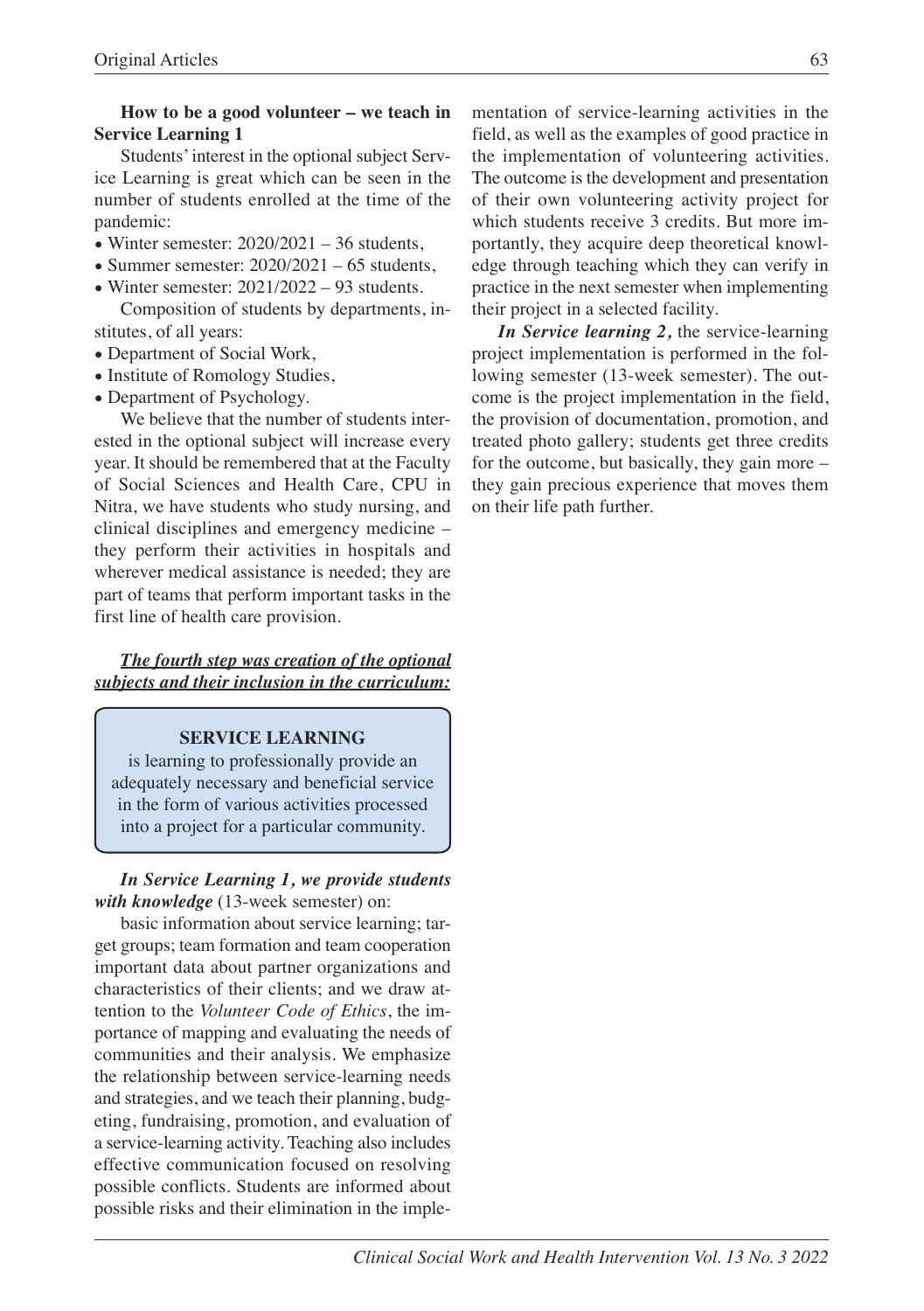

## **A more detailed description of each service-learning step:**

*The fifth step in the plan was to indicate possible various risks that may arise in the field so that students can avoid them in time:*

*It is also appropriate to state possible risks posed by people from a community where students/volunteers tend to perform their own service-learning project:*

- *people may not want to talk*: in this case, it is necessary to use the icebreaking method, for example to talk about one's own experiences, etc.,
- *some people may talk a lot and not give space to others*: in this case, it is appropriate to agree on the rules of discussion in advance, for example to define the time limit of seven minutes for a monologue, and
- *some people may not want to talk at all*: in this case, it is important to accept their attitude at that point – they may just want to be involved; however, it is especially necessary to pay attention to the reasons for their silence and create space for them because they may not want to interrupt someone else's speech, etc.

### *In the field, we may also encounter possible risks posed by a volunteer that need to be avoided, such as:*

- *an unprofessional approach* that stems from a breach of the ethical rules by a volunteer,
- *creating chaos* in a community, team, or organization,
- *uselessness* caused by poorly chosen activity and insufficient mapping of the needs of a community or organization,
- *dissatisfaction* that stems from the lack of planning, organization of individual steps of an activity, not obtaining financial sources – a donor for the budget in the project necessary for the performance of the action,
- *an unnoticed change in the community* that is related to the ongoing dynamics of a community or organization,
- *lack of communication* between a provider and a recipient of the service, resulting in a rejection by a community or organization,
- *belated discovery that a selected activity does not match a volunteer's expertise,* and
- *omitting one of the community groups, a community or organization leader.*

## *Nature of elimination of possible risks in the field:*

- building on what we already know, what we have learned,
- choosing the right community for one's own activity,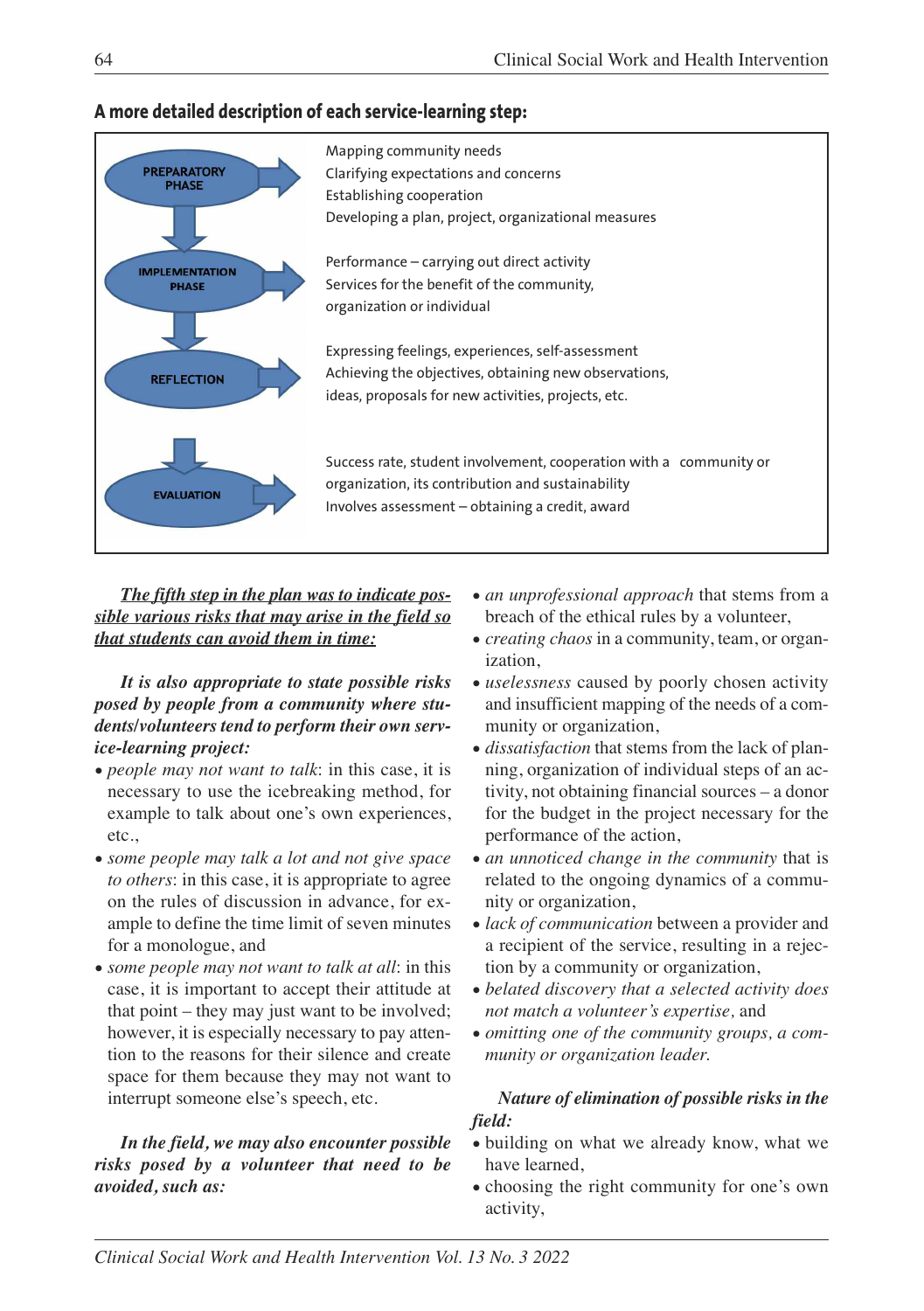- mapping community or organization needs,
- establishing contacts, remembering a leader, manager or director of a community, organization,
- planning an activity developing a servicelearning project, following the teachers' instructions,
- an agreement on the implementation of the activity – with community leaders (appropriate date, creation of space, etc.),
- complying with all acquired theoretical knowledge throughout the whole 13-week semester of the optional subject Service Learning 1,
- Service Learning 2 in the next 13-week semester – implementing the steps that a student – volunteer has planned,
- implementing the project planned and approved in SL1, for which students – volunteers received a credit, and
- students/volunteers have the possibility to choose a Supervisor in the project implementation in the field (teachers who participated in teaching the optional subject Service Learning: doc. PhDr. Rastislav Rosinsky, PhD.; PhDr. Katarina Vankova, PhD.; PhDr. Jana Uhlarikova, PhD.; and PhDr. Katarina Minarovicova, PhD.).

## **Evaluation**

We have achieved the objective. We have created the new optional subject which is currently attractive and attractive for students. The subject consists of two parts: in the first part, students learn theory and develop their own project; the second part includes the implementation of their own project in the field. We are proud of all the students who have been involved in volunteering activities under the optional subject in crisis situations such as the Covid-19 pandemic, and thus, they work and assist in different places in society wherever the situation is the most acute, and students are most needed. Students acquire multiple experiences by which they shape their established attitudes; can realize their potential in the form of their own projects; gain a desire for further knowledge; and thus acquire important responsibility, compassion, empathy, and dignity that are so necessary for the performance of social work in social services in our society.

## **Discussion**

The whole course of mapping and creation, and the implementation were difficult, but the result was ultimately worth it, which is also evidenced by the number of volunteering activities carried out according to the defined rules. The uplifting thing is that there is a great deal of interest from the students in this optional subject, and there have been many activities carried out in the development of their own projects, even though the optional subject has only been taught since 2020, in distance education due to the pandemic measures. The students had difficult conditions to find a facility in their own area as part of the implementation of their own project, but in the end, everything was managed with the assistance of the subject supervisors.

*Implementation of service-learning projects in the field during the pandemic.*

Based on the volunteer agreements during the pandemic, our students implemented their learning projects:

*Where learning projects were implemented most often:* centers for families with children, community centers, social services facilities, primary schools, civic associations — assistance to animals, asylum centers, and hospices.

*The most common activities in learning projects:* the environmental field related to education, ergotherapeutic activities, tutoring in English and other subjects of primary school, various types of social assistance for the sick, the disabled, etc.

**The students who completed the optional subject Service Learning 1 and 2 acquired:**

- SELF-CONFIDENCE
- RESPONSIBILITY
- SELF-REALISATION
- SELF-REFLECTION
- EXPERIENCE
- SHAPING OF ESTABLISHED ATTITUDES
- DESIRE FOR KNOWLEDGE
- POSSIBILITY OF FUTURE EMPLOYMENT

#### **Recommendations for practice**

Based on our own experience, we can recommend to educational facilities, such as primary, secondary, and higher education institutions, to introduce a subject that will focus on teaching volunteering in theory and then implement it in